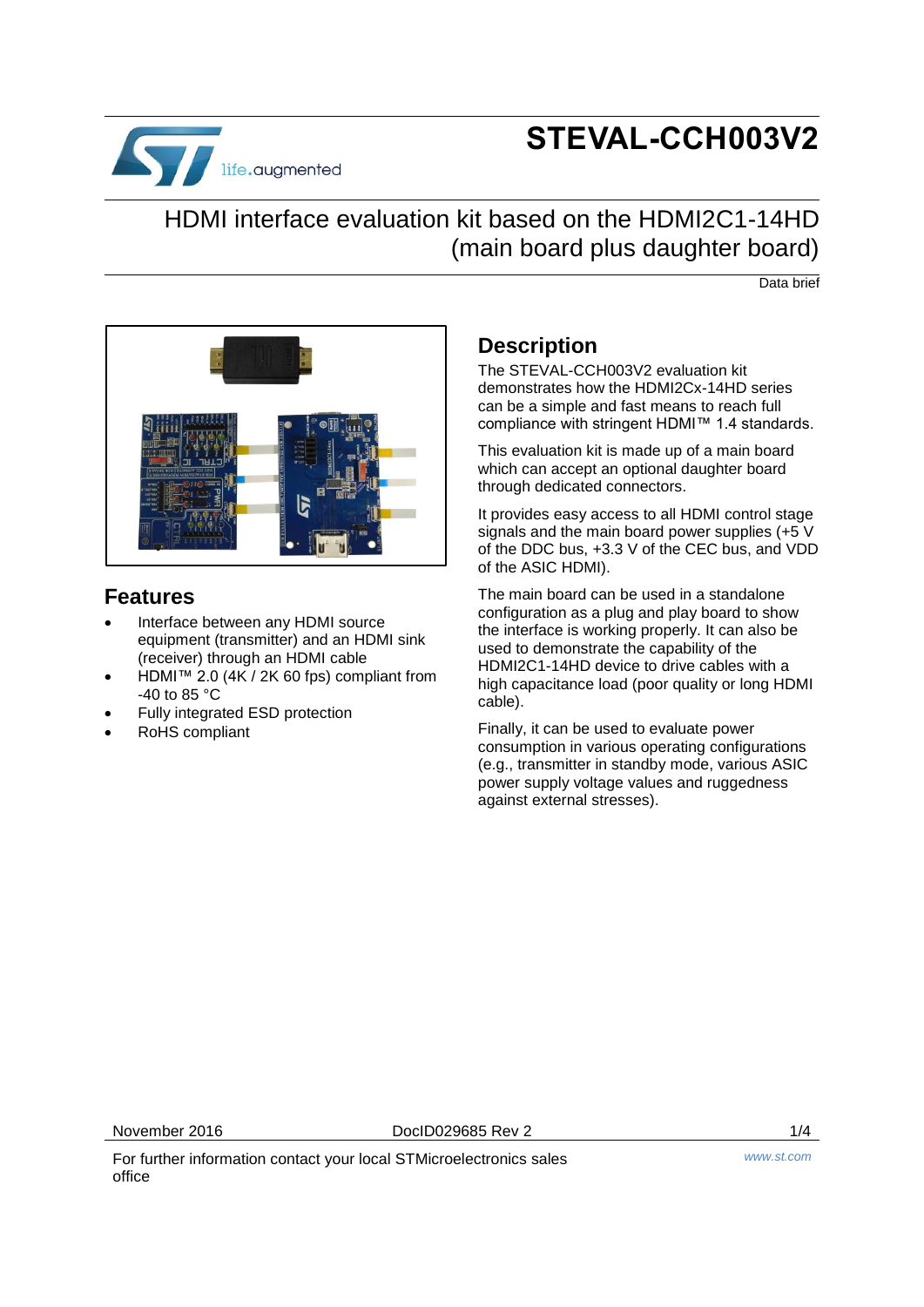#### **1 Schematic diagram**



2/4 DocID029685 Rev 2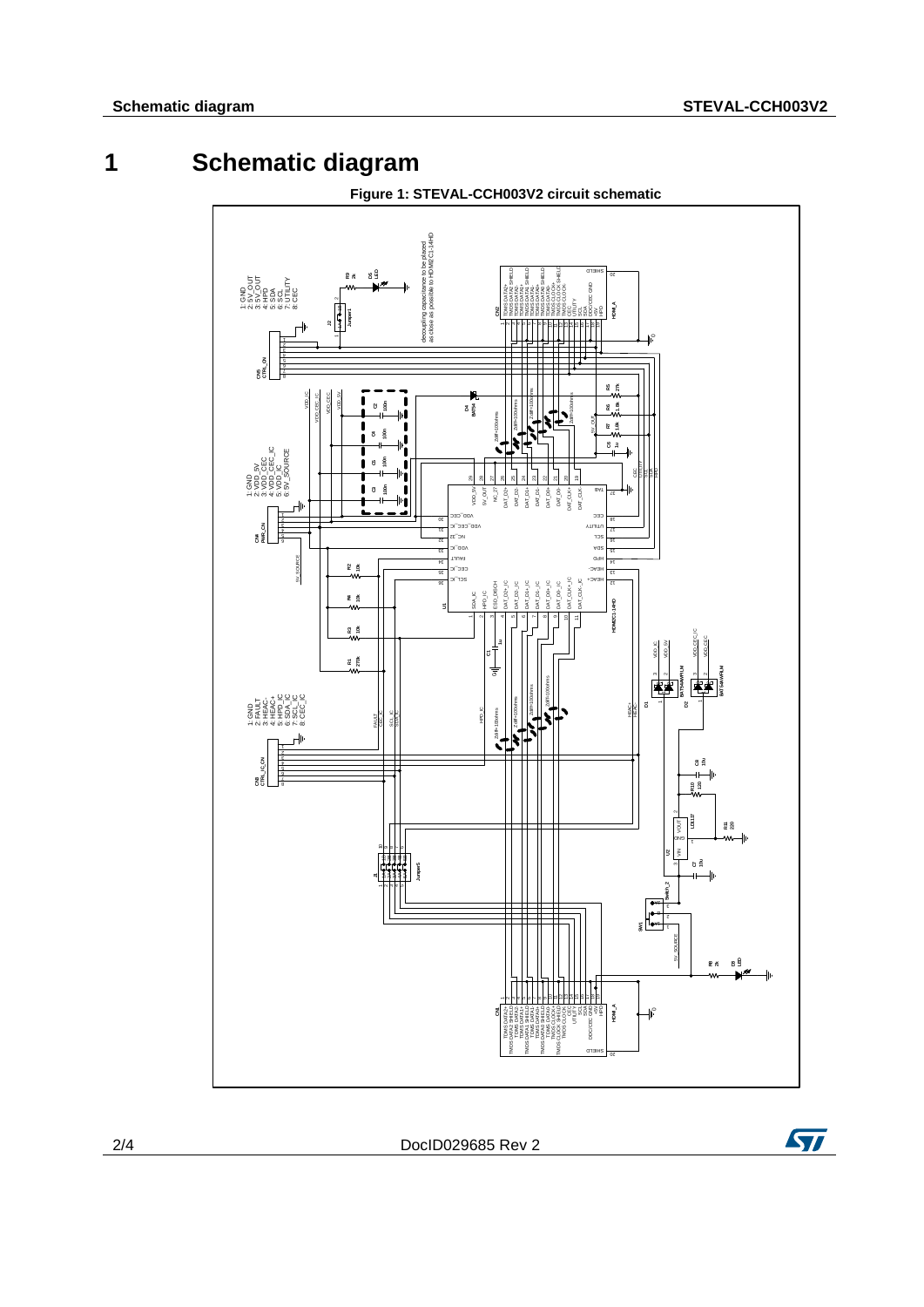## **2 Revision history**

| Table 1: Document revision history |  |
|------------------------------------|--|
|------------------------------------|--|

| Date        | Version | <b>Changes</b>                     |
|-------------|---------|------------------------------------|
| 06-Sep-2016 |         | Initial release                    |
| 11-Nov-2016 |         | Updated features on the cover page |